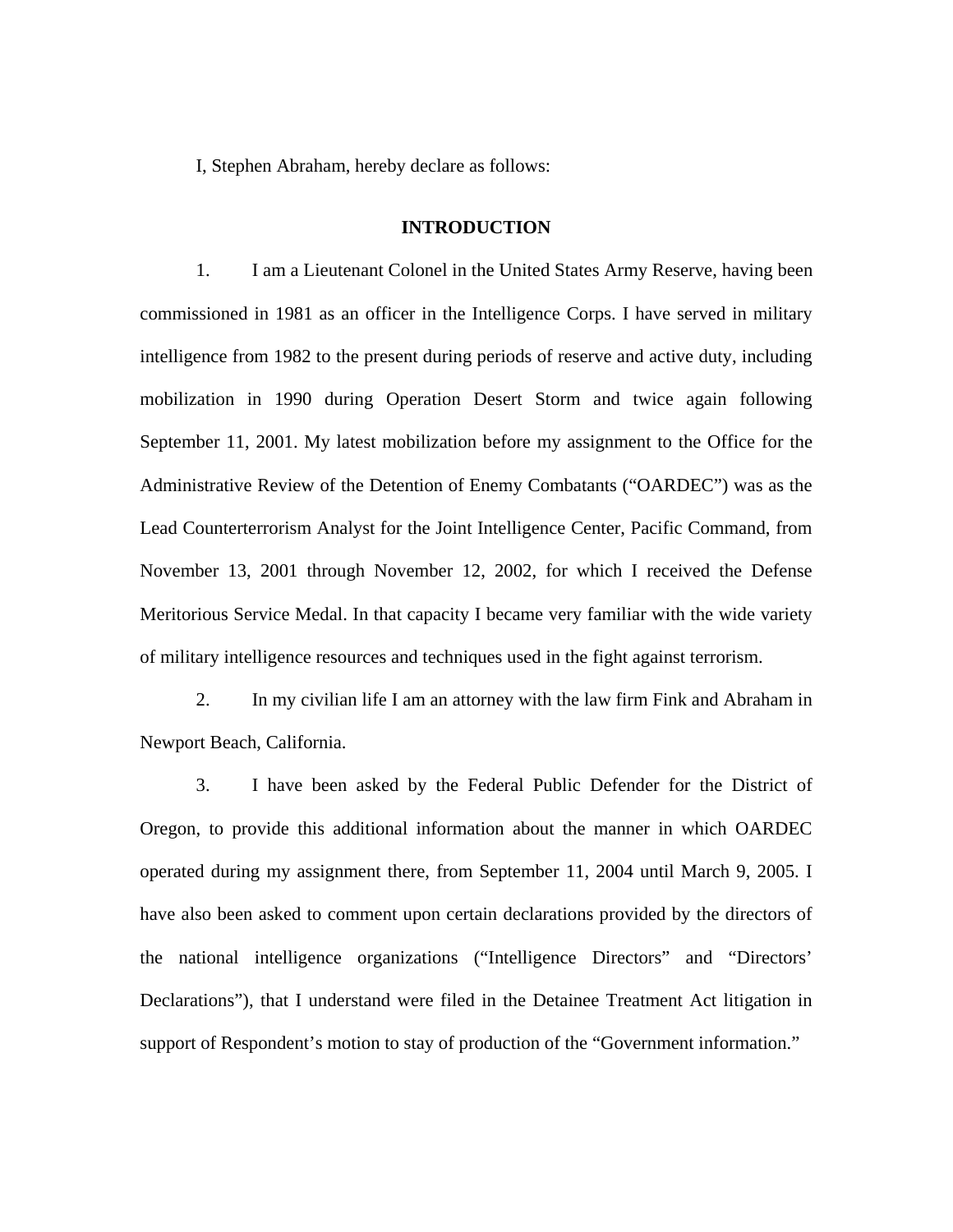## **THE OARDEC MISSION**

4. When I was assigned to OARDEC in September 2004, its mission was to conduct military tribunal hearings in order to test the validity of prior summary pronouncements that the detainees at Guantanamo had been properly classified as Enemy Combatants. OARDEC rules authorized the collection of relevant information prior to the empanelling of a three-officer Combatant Status Review Tribunal that would review the evidence and make the decision. Most of the staff assigned to OARDEC were volunteer reserve forces with little or no experience dealing with intelligence or legal matters.

5. A Memorandum dated 29 July 2004, set forth the Combatant Status Review Tribunal Procedures. The procedures for requesting "Government Information." appeared at Enclosure ("Encl.") 1.E(3). The Memorandum defined "Government Information" as "such reasonably available information in the possession of the U.S. Government bearing on the issue of whether the detainee meets the criteria to be designated as an enemy combatant, including information generated in connection with the initial determination to hold the detainee as an enemy combatant and in any subsequent reviews of that determination, as well as any records, determinations, or reports generated in connection with such proceedings[.]"

6. I understood the 29 July 2004 Memorandum, generally, and the Enclosures thereto, including Enclosure 1, specifically, to constitute some of the guidelines by which I should perform my duties while at OARDEC.

7. The foregoing instruction authorized OARDEC to request information from numerous United States Government agencies, including those agencies with primary responsibility for gathering the intelligence. The instruction set forth no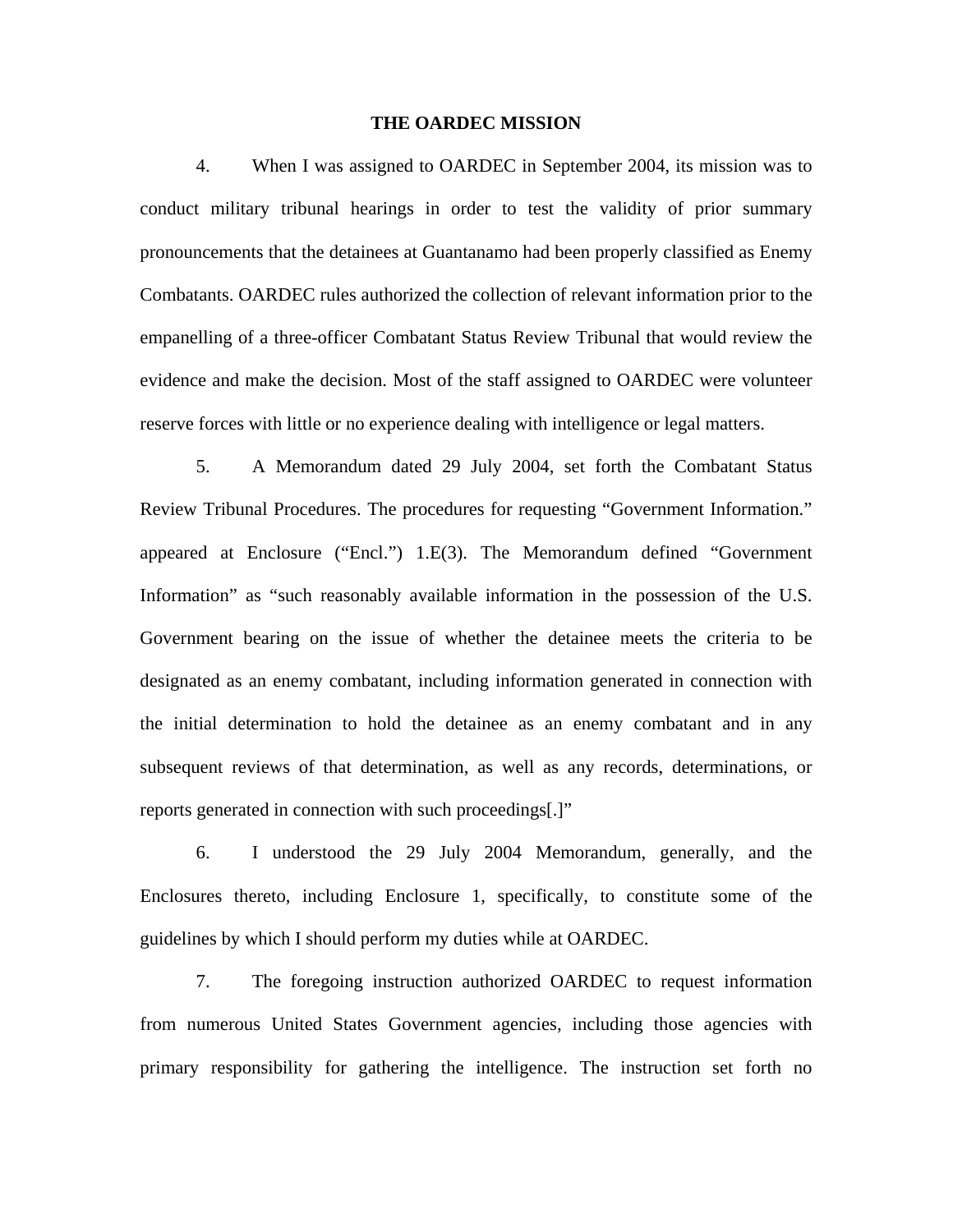limitation relating to the classification level of material that OARDEC was capable of receiving in order to perform its primary mission.

# **OARDEC FAILED TO COLLECT THE INFORMATION NECESSARY TO ACHIEVE ITS MISSION**

8. I realized soon after arriving at OARDEC that there were a number of problems relating to information to be used by the Tribunals. Firstly, the facilities and systems utilized by OARDEC precluded access to or use of information that OARDEC needed in order to perform its primary mission effectively. Secondly, there was no systematic method for requesting the government information relating to specific detainees. Thirdly, the individuals collecting, reviewing, and processing the information to be used by the Tribunals appeared to have little experience with intelligence products. As a result, they rarely selected the most promising sources of information and failed effectively to identify and pursue leads if any developed. While many of the detainees at Guantanamo were unknown to the intelligence agencies before their detention, given its limitations, OARDEC was unable to obtain much of what information did exist.

## **Architectural Limitations**

9. Firstly, the information directly available to OARDEC (DC) was limited to material classified SECRET and below. The information systems used by personnel of OARDEC (DC) did not permit access to TOP SECRET information. Moreover, the facility in which OARDEC (DC) personnel operated did not permit utilization of systems designed or intended to process access to TOP SECRET information and, furthermore, did not allow for the handling and/or storage of TOP SECRET information. These limitations significantly hindered OARDEC's ability to perform its primary function.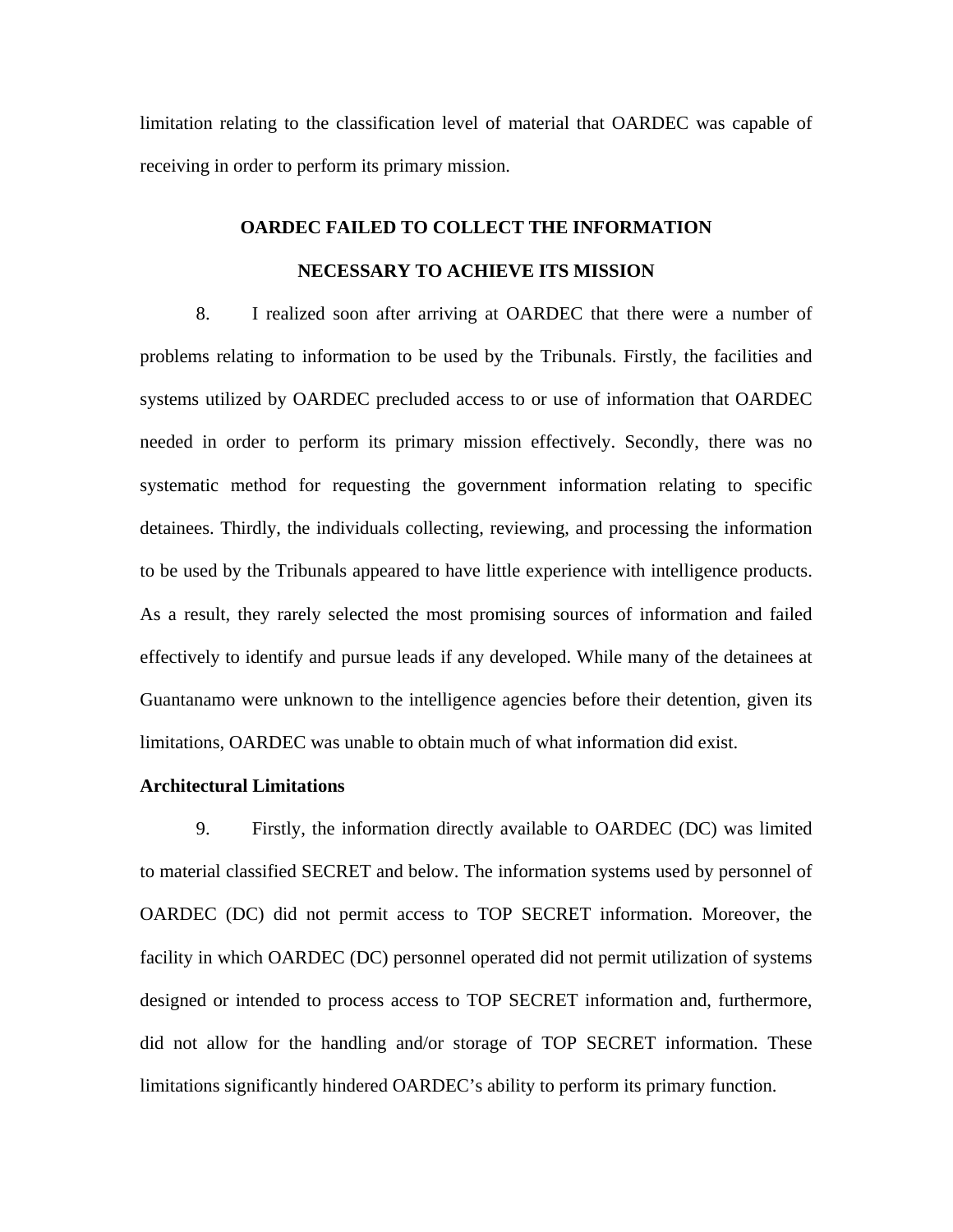10. The most efficient approach to information collection would have been for OARDEC to send requests for information to intelligence organizations that might have been able to guide it, ultimately, to the best sources of information. However, because OARDEC used less secure systems and facilities than those organizations, personnel at OARDEC (DC) did not have any means of communicating requests for information electronically to those organizations, including the CIA and NSA.

11. Moreover, because of the constraints on OARDEC (DC)'s systems, even if OARDEC had been granted access to more highly classified information, it could not have retained or utilized that information. This limitation precluded any possibility that such sensitive information could be incorporated into materials presented to the Tribunals.

12. Most individuals at OARDEC (DC), including the researchers, recorders, and personal representatives, were unfamiliar with, and some were unaware of, the more securely classified systems and information utilized by the intelligence organizations.

13. None of the extremely sensitive information described in the Directors' Declarations, particularly including information relating to sensitive HUMINT sources, methods, or operations, was accessible via the systems utilized by OARDEC (DC).

## **Related Constraints on Team Members' Collection of Information**

14. OARDEC (DC) members' access to information was restricted even within their limited network architecture. On the databases available to OARDEC members, access to much information was confined to particular individuals or groups, called communities of interest (COI's). In order to access COI-restricted information, individuals either had to be members of the COI or obtain special access. Even if an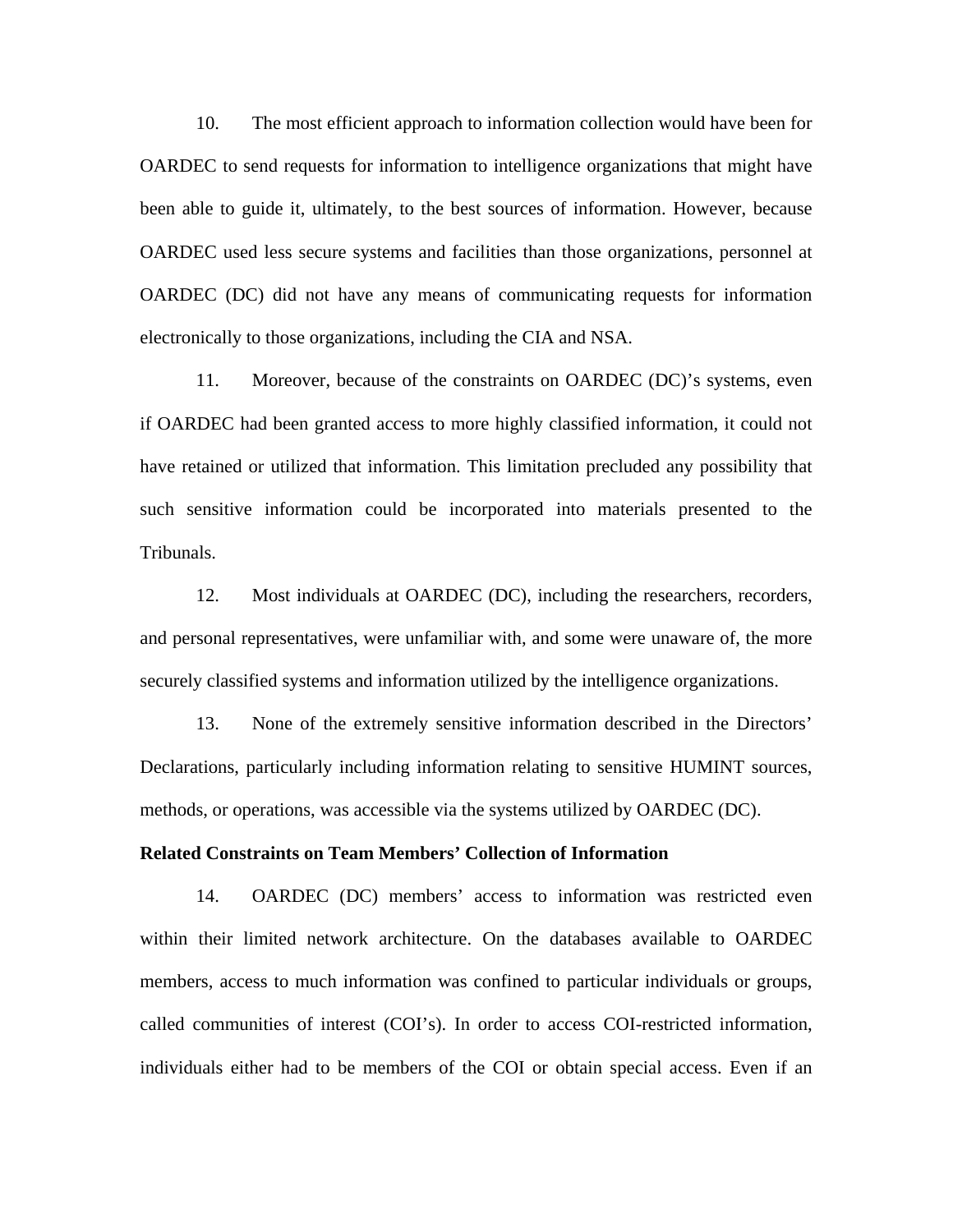OARDEC member had the appropriate clearance and access to the overall system, without a password and authorization, he or she would be denied access to COI information.

15. I observed that most of the individuals responsible for conducting research in support of the Recorder function lacked access to COI-restricted information. If there were information about a detainee in those other systems, the OARDEC researchers could not find it.

16. These researchers had little if any understanding of the nature of or even the existence of the myriad of intelligence components, whether military or otherwise. They literally did not know what they were missing.

## **Time Constraints**

17. Adding to the difficulties facing OARDEC was the directive that the all of the more than 500 CSRTs be completed within 120 days if possible. Even with more resources, it would not have been possible to complete these CSRTs in that limited period of time with any confidence in the reliability of the results.

## **Reliance on Outside Agencies**

18. Another serious limitation on the ability of OARDEC to perform its mission was the fact that OARDEC was entirely dependent on indulgences from external organizations. It had no organic intelligence assets, no collection capabilities, no dissemination authority, and no direct tasking authority. OARDEC (DC) was neither in a position to demand nor expect fulfillment of its information requests, and certainly not where it offered no personnel support.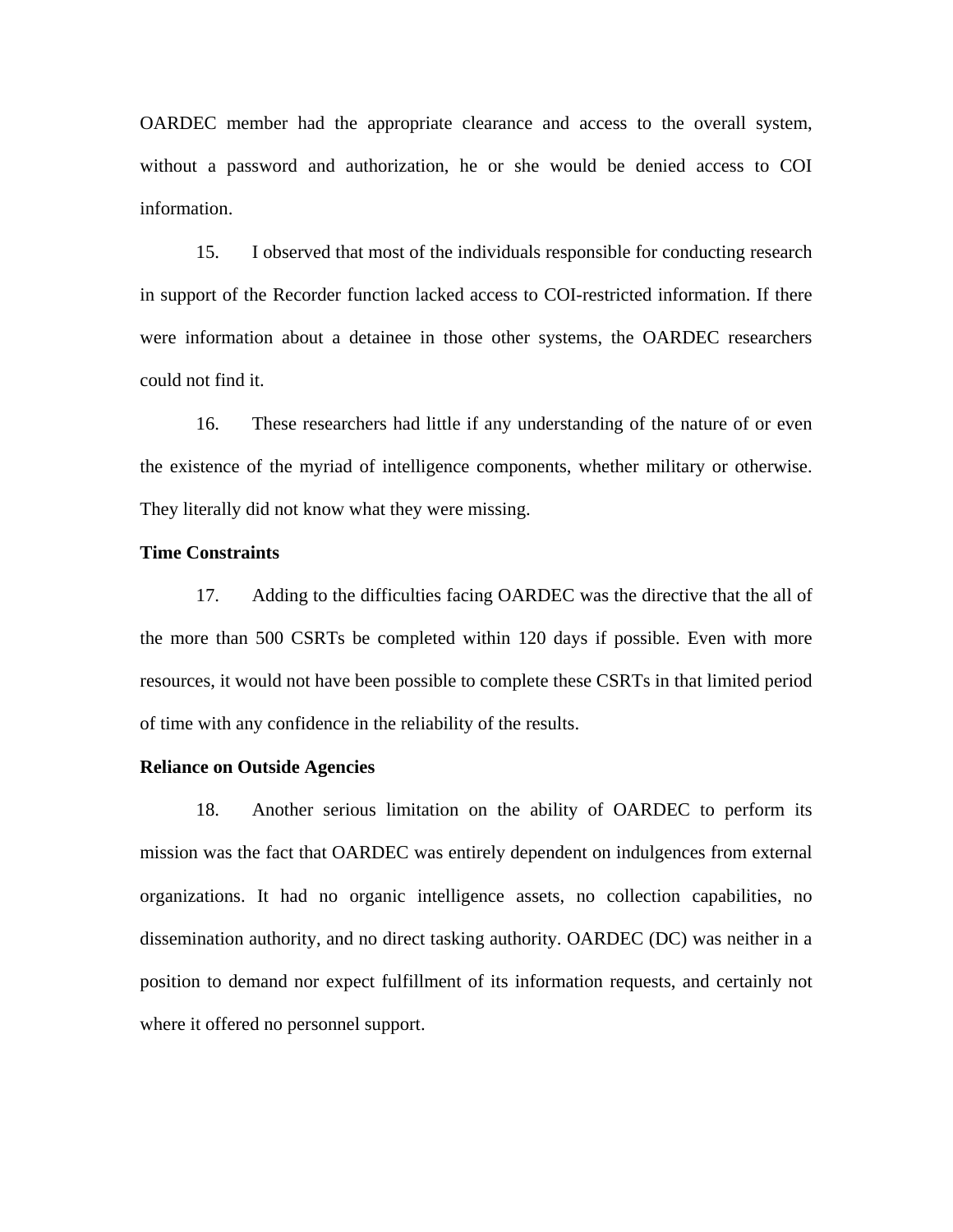19. Even when OARDEC was able to break through the institutional barriers existing between agencies, it had no coherent process for requesting information from any particular, let alone the most appropriate, sources.

20. Upon my arrival at OARDEC, I learned that only a few individuals, including one assigned civilian, were responsible for all coordination with external organizations. The process of coordination involved two sorts of requests, standing requests issued at the beginning of a detainee tribunal cycle and ad hoc requests.

21. Standing requests consisted of broadly worded requests for any information about a detainee. As an initial matter, these general requests would go to a limited number of outside agencies.

22. These requests were directed to agencies over which OARDEC had no tasking authority. As a result, whether the agency responded to OARDEC was largely dependent on whether anyone at the agency was inclined to do so.

23. Adding to the formidable issues inherent in attempting to persuade other agencies to devote their resources to OARDEC's effort, OARDEC's "data calls" were sent to other organizations at the same time that the detainee was notified of his hearing. This imposed a time limit of between 30 and 40 days for the agency to respond, a condition all but assured a limited response, if any.

24. In most instances, OARDEC received either a negative response (no information available) or no response at all to its requests for information from outside agencies.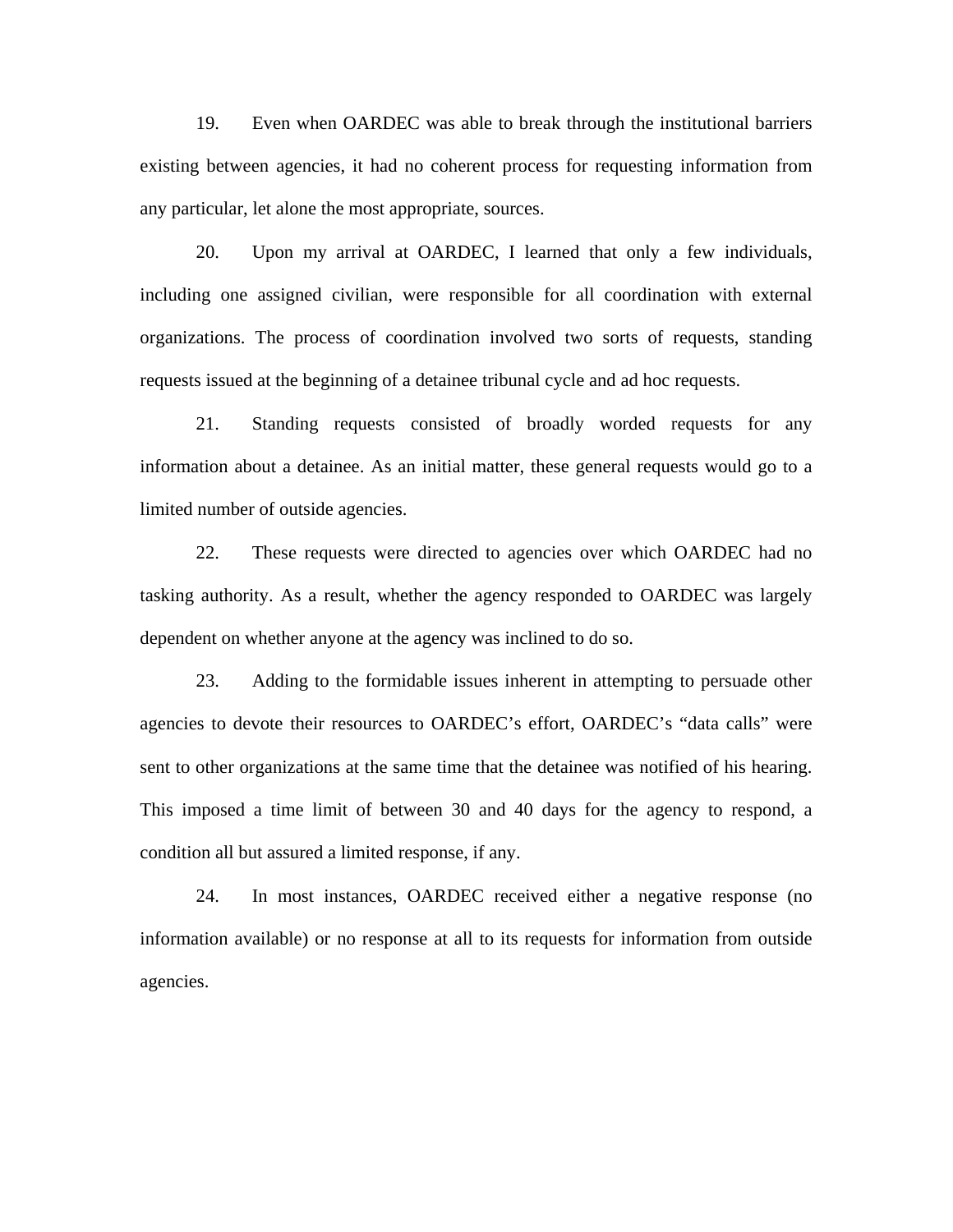25. The second sort of OARDEC request consisted of ad hoc requests, so called "requests for information" ("RFI's"). These were "one time" requests for specific information.

26. RFI's were occasionally, but certainly not in every instance, initiated by a team member preparing materials for use by the Recorder. Rarely would the team member specify a specific agency, intelligence or otherwise, to which the RFI should be directed. The RFI would be sent to an RFI coordinator who would select the recipient. Until my arrival, most of these requests were sent to only a few agencies, and none were sent to the agencies that traditionally would have had responsibility for the sort of information sought.

27. The process for making ad hoc requests to outside agencies was quite arbitrary. Usually these requests were made only if some fact or other piqued the curiosity of a recorder or case researcher. There were few of these requests, and all were made within 40 days of the tribunal hearing, often less. This left insufficient time for an outside agency to respond. In my experience, the few outside agencies that received these ad hoc requests soon learned that if they did not respond within the allotted time frame, OARDEC would drop the matter or willingly accept a "negative response."

28. During the time I was at OARDEC, although the number of information requests to outside agencies rose, there was no systematic method of making requests to the numerous agencies that one would have expected to have information about the detainees. Partly because of the computer security problems described above, requests for information were very rarely sent to the CIA, never sent to the NSA, and never sent to the DIA. Although OARDEC faced no obstacles to communicating with the joint or unified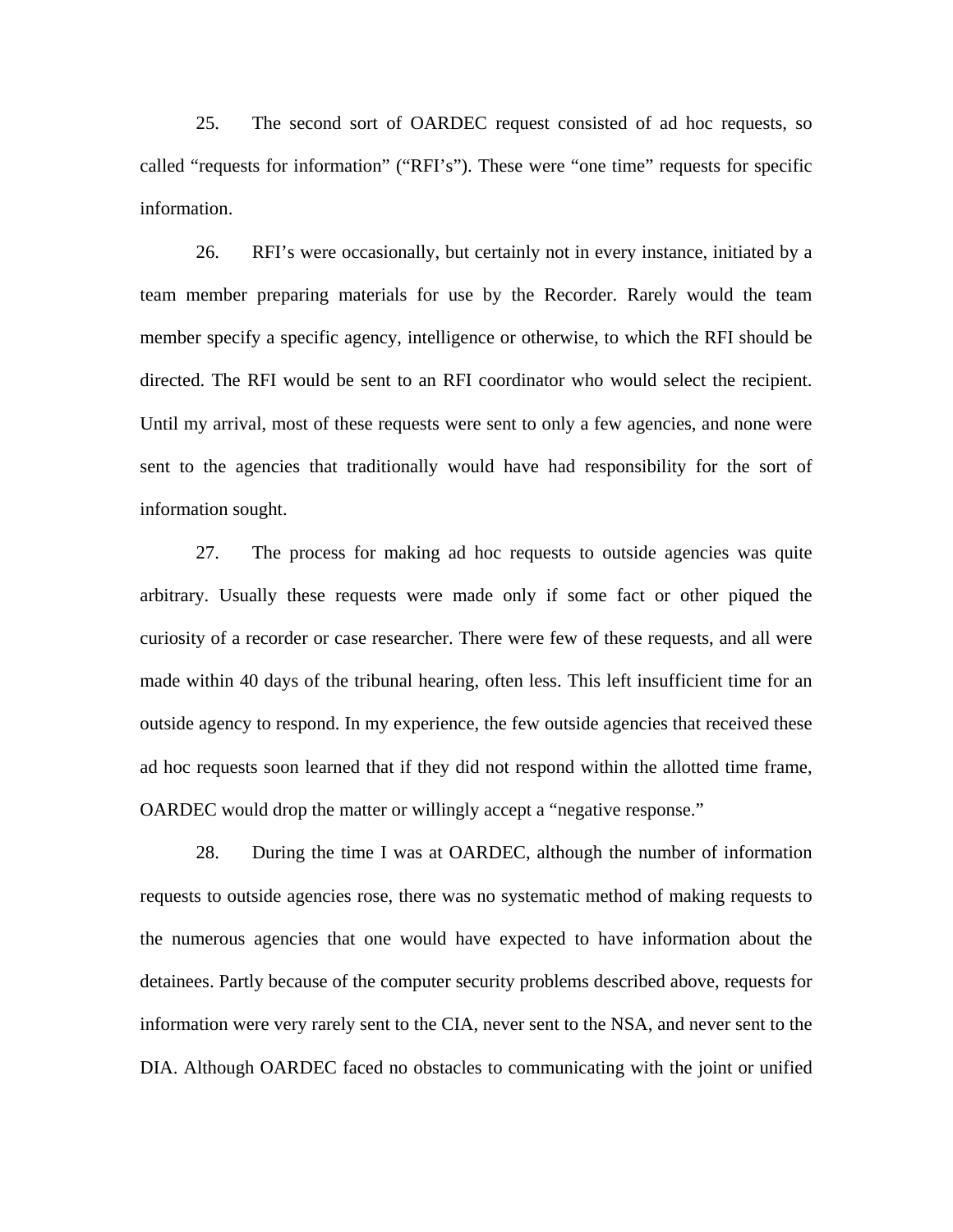commands, such as the Pacific Command, European Command, Central Command or Special Operations Command, few requests were directed to any of those organizations. Nor were requests sent to the U.S. Army Intelligence and Security Command until I mentioned this fairly obvious and fertile source of information.

29. Other individuals at OARDEC, including the civilian liaison officer, indicated that they preferred to deal with organizations from which they could expect some sort of response, no matter how inadequate, and rather than send requests to other entities, especially ones that had rebuffed them before or with which they had little if any experience.

30. Beyond "general data" and ad hoc information requests, OARDEC's interaction with the outside agencies was limited to physical coordination of the various requests. This was done by two means.

31. A civilian member of OARDEC (DC) was responsible for coordinating with outside agencies. This coordination appeared limited in scope and excluded altogether at least one of the agencies from which a declaration has been provided in this case. The reason for that exclusion, as related to me by the civilian OARDEC coordinator, was that OARDEC was not cleared to receive any of that agency's information.

32. I was involved in coordination activities between OARDEC and the outside agencies, as described in my prior declaration.

33. During the time that I was there, OARDEC relied primarily upon information provided by Joint Task Force Guantanamo, the organization tasked to deal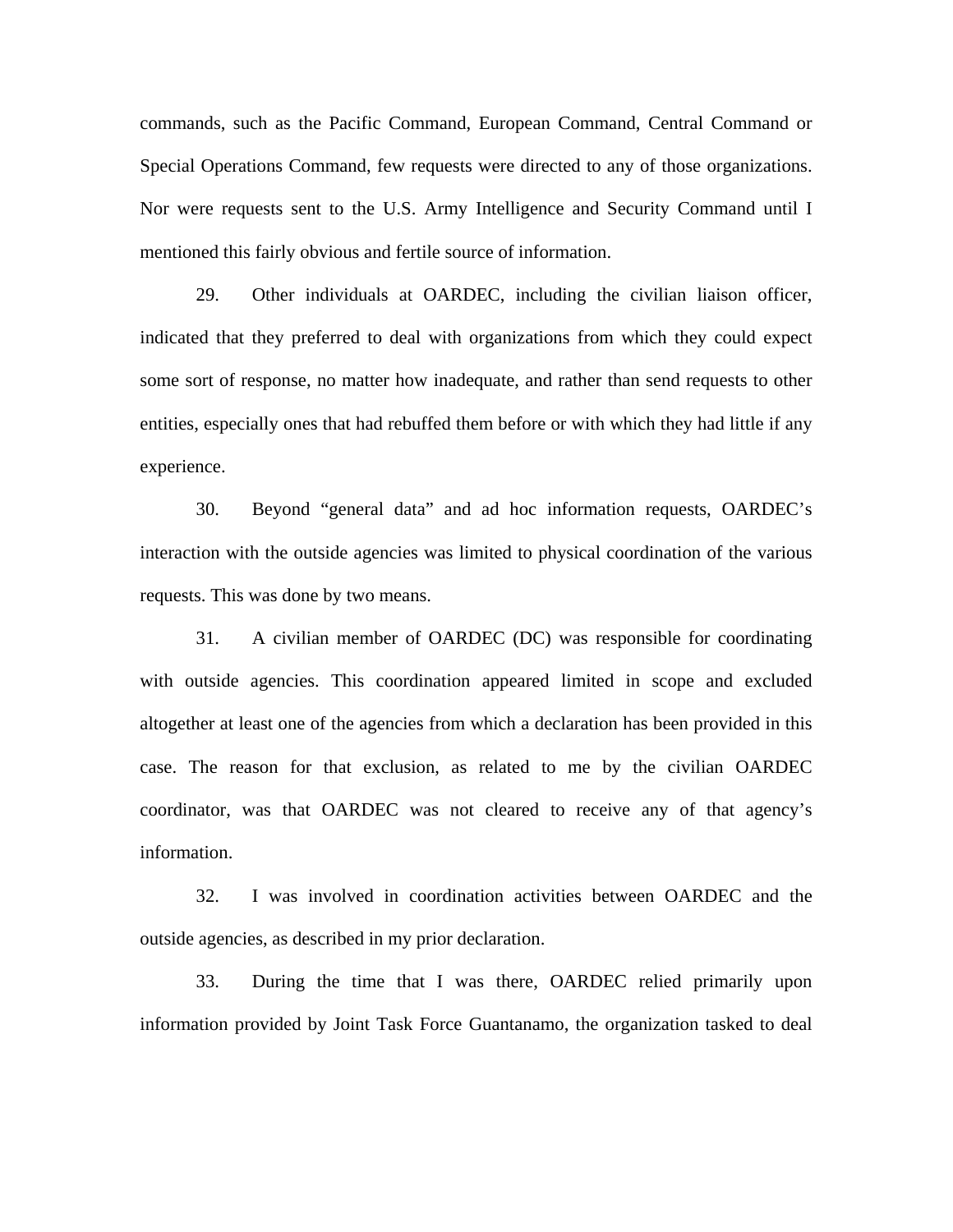with the detention of the detainees in the first instance. This information consisted primarily of post-detention custodial and interrogation reports.

## **Lack of Experience and Subject Matter Expertise**

34. Apart from the foregoing obstacles to collecting information, there was a significant lack of personnel at OARDEC who were trained or experienced in collecting or utilizing intelligence information.

35. In my experience, entities that collect, process, and/or disseminate intelligence or to prepare materials derived from intelligence have a specialized staff, ranging from a few well-trained individuals to teams of hundreds. Having had experience at both ends of that spectrum, I was surprised that OARDEC lacked a staff equipped to perform its extraordinary and historic mission.

36. OARDEC's staff should have included collection management officers, individuals trained to work with specific intelligence disciplines or specialties, and intelligence analysts. While OARDEC had assigned individuals to these tasks, most of them had little or no relevant experience, far short of the substantial experience typically found in organizations assigned far less formidable tasks than that facing OARDEC. Moreover, at least one request for the additional intelligence-trained manpower was denied.

37. None of my observations should have come as a surprise to any of the senior officers in OARDEC, no matter what their specific individual or collective experiences. In my years of military service, I have rarely come across any officers of notable experience, and certainly none above the rank of Major or, for the Navy, Lieutenant Commander, who had not had some experience with the intelligence process.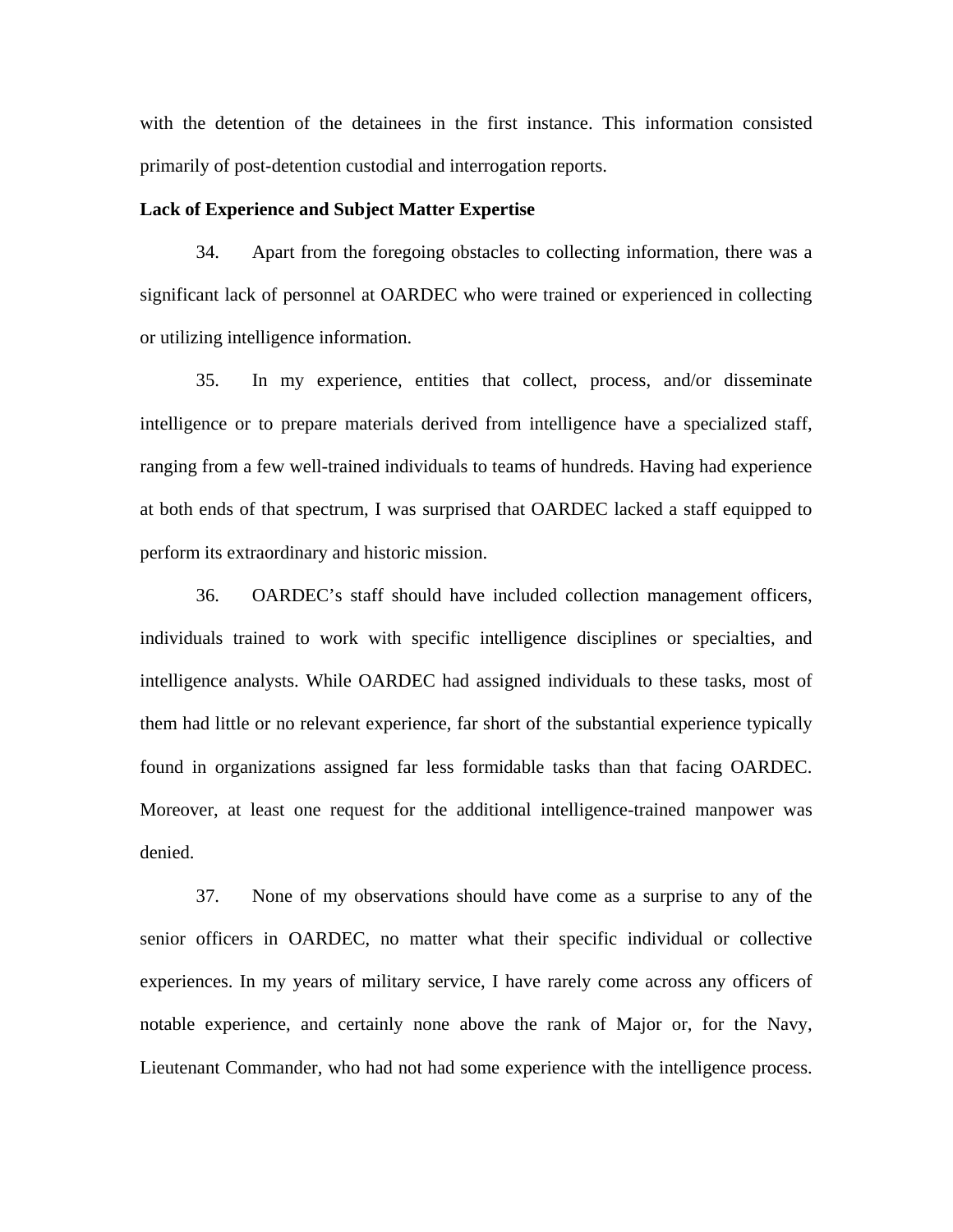Even if the senior officers in charge of OARDEC did not have specific experience in intelligence, most of them would have had exposure to those matters, whether in "real world" environments or through formal military schooling. The senior leadership of OARDEC should have recognized the lack of experience on the part of assigned personnel and known that a few weeks of "training" was insufficient to enable them reliably to collect and evaluate the information called for by the CSRT rules. They would have recognized that their facilities and information systems were inadequate to handle information necessary to their mission requirements. And they would have recognized that the time limitations imposed by the aggressive 120-day effort to complete all CSRT's, coupled with the difficulty of obtaining information from external sources, all but guaranteed that they would be left to their own resources to obtain information to be presented to the Tribunals. Finally, they would have recognized that the results would fall far short of the expectations set forth in the implementing guidelines and of what was needed if the CSRTs were to produce reliable results.

## **Failure of Analysis**

38. Information reasonably related to the process of determining whether an individual was properly classifiable as an enemy combatant ("EC") fit into two categories: (1) information tending to prove directly that the individual engaged in activities consistent with denomination as a EC; and (2) information tending to disprove that the individual was classifiable as a EC ("exculpatory evidence"). Other information, not probative of the detainee's EC status, was not relevant to OARDEC's work.

39. Relevant information from both of the categories above could be divided into three different subcategories: (a) location; (b) conduct; or (c) status. Location related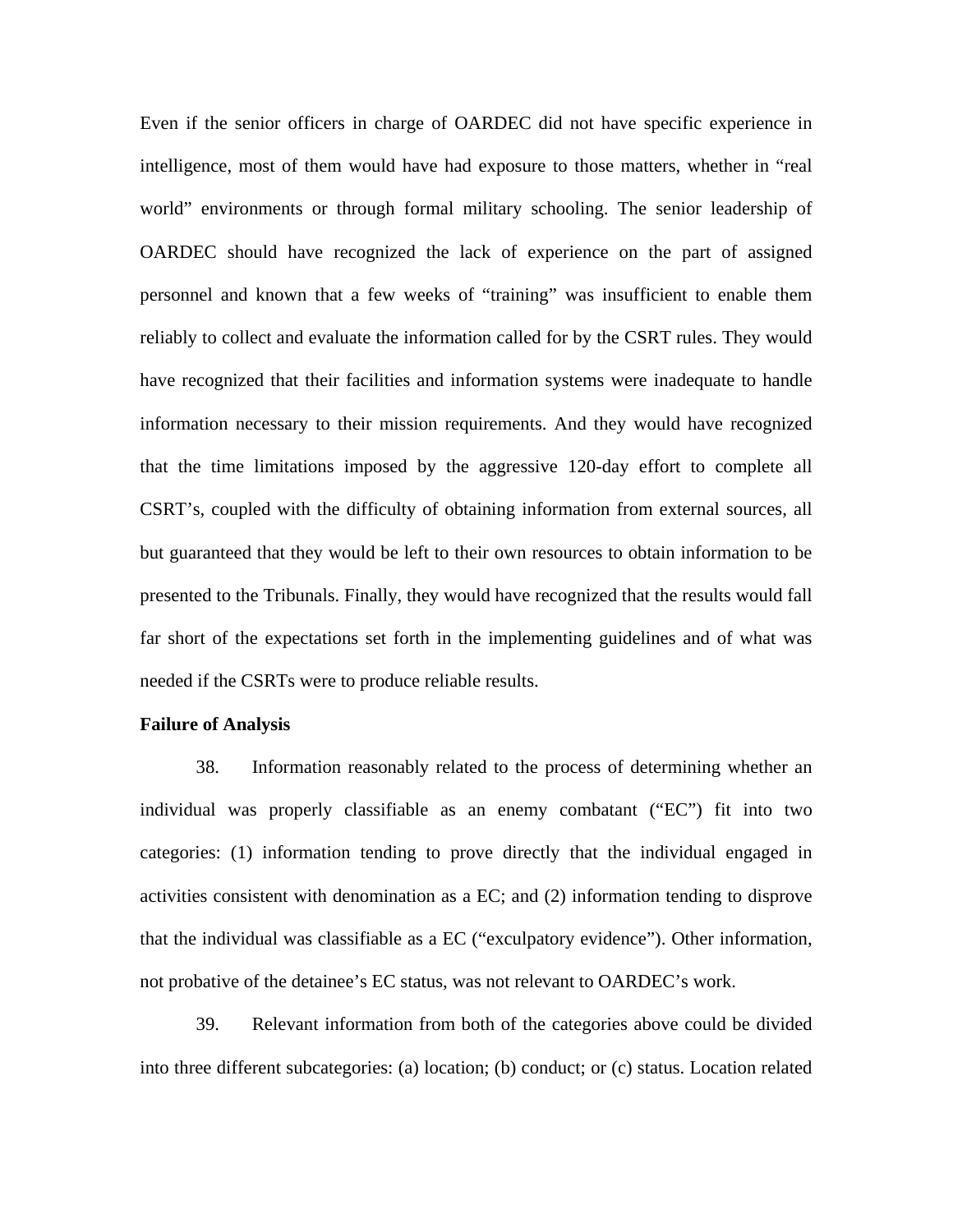to whether the detainee had been in a particular place as alleged in information before the Tribunal. Conduct related to whether the detainee had engaged in particular acts as alleged in information before the Tribunal. And status related to whether anything else about the detainee tended to cast light on whether he was properly classified as an EC.

40. I observed virtually no regard on the part of team members or Recorders for the significance of these categories or subcategories of information in the investigative process.

## **Compiling the Government Information**

41. The process of compiling material for each Tribunal would typically begin with the file received from Guantanamo. That typically contained material generated post-detention, including summaries of interrogations and incident reports (formal reports of contact with detention staff). It might include summaries or other information documenting the initial detention, including notes on the contents of items in the detainee's possession, but this was not so in every case.

42. Seizing upon references to organizations, countries, or events in the files received from Guantanamo, the team members would conduct searches of their limited databases for additional information.

43. Of relevance to OARDEC's mission, the Joint Detainee Information Management System (JDIMS) incorporated mostly post-detention information, including what little information was gleaned from the point of the initial capture or transfer of the detainee, interrogation reports, custody incident reports, but little specific information relating to the detainee's history prior to his capture. Beyond JDIMS, the team members would conduct searches for material posted on the SIPERNET although, in most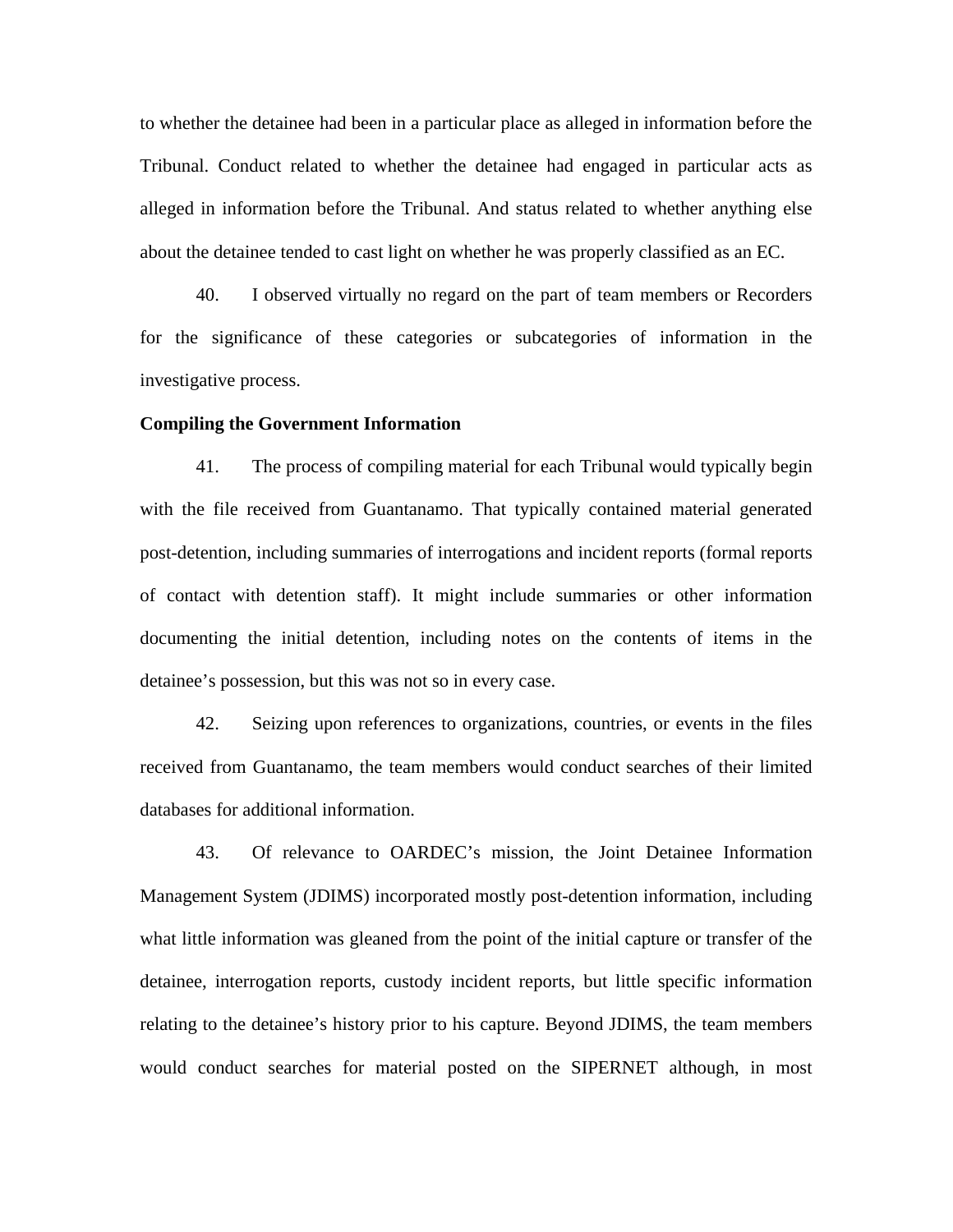instances, this resulted only in the collection of finished intelligence reports that rarely related to any specific individual.

44. Most team members lacked access to additional nonpublic information, and they lacked experience working with the vast range of open source materials.

45. Rather than breaking down the question of the detainee's status and addressing the evidence – or lack of evidence – relating to each category and subcategory, OARDEC members cast broad nets for any information, no matter how marginal, no matter how tenuous, no matter how dated, no matter how generic, no matter how dubious the source, so long as it could be connected to the detainee.

46. For the most part, the information collected lacked critical assessments of its reliability. Even where there was such an assessment, it was usually dropped from the information that was forwarded to the Recorders and Tribunals.

47. Team members would either "cut and paste" the results of their searches into electronic working documents or print them out and place them in folders.

48. Where no information was obtained about an individual, as was the case for nearly all detainees except individuals of prominence, the search would shift to more broadly based themes, such as the region from where the individual came, his ethnic group or nation of origin, or any organization denominated as being associated with terrorist activities, with which the individual was alleged to have been associated. In the latter instance, team members presumed that having an alleged association with an organization was a sufficient basis for attributing all research relating to that organization to the individual.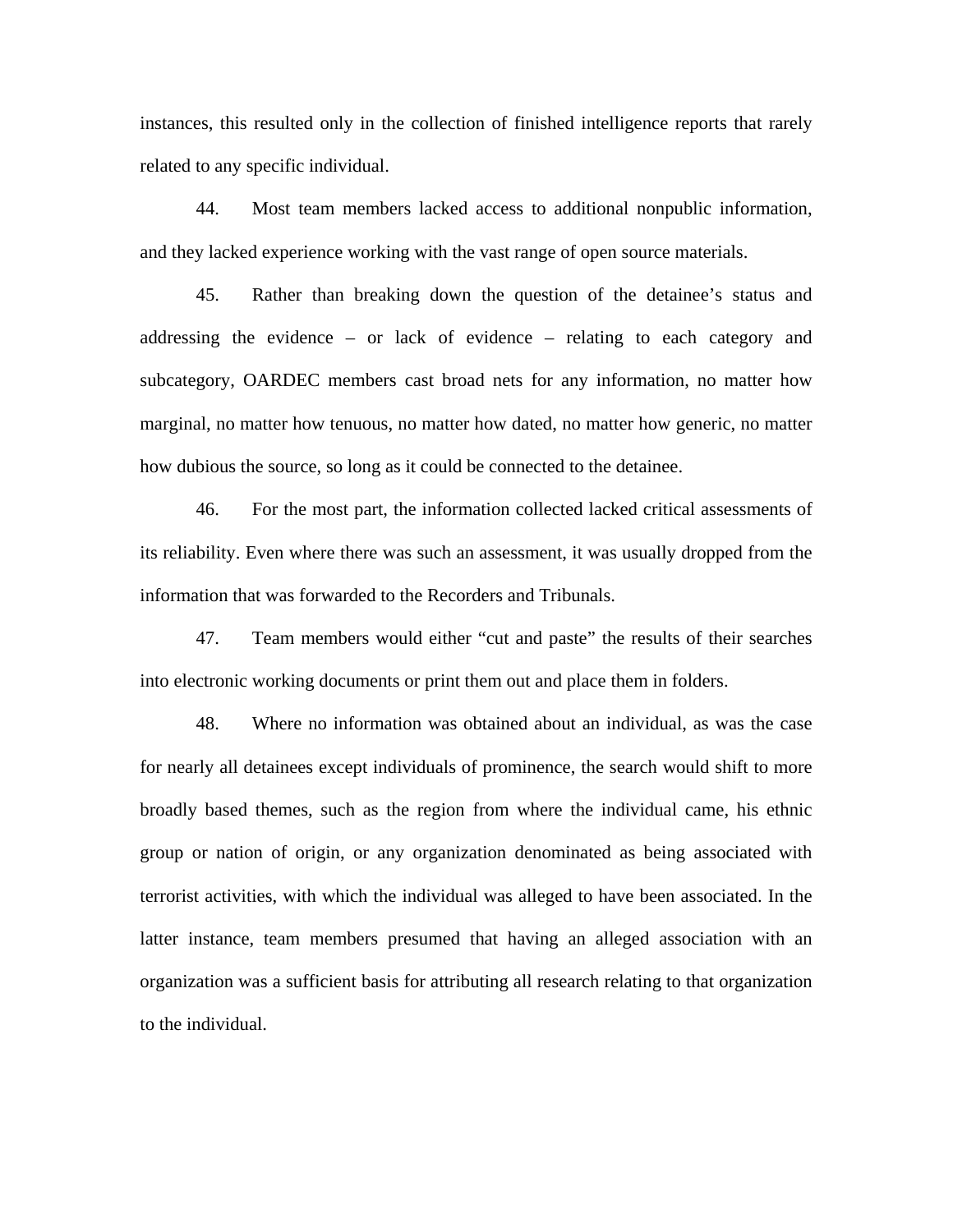49. This frequently resulted in the collection of generic, generalized information on organizations and events having no direct connection to the individual.

50. Moreover, information relating to the credibility of a source was omitted, making sources appear authoritative even when they were suspect. For example, an accusation against a group would be repeated without disclosing that it originated with one of the groups' political opponents or some government overtly hostile to it.

#### **EXCULPATORY EVIDENCE AND THE**

## **RELEVANCE OF SENSITIVE INTELLIGENCE**

#### **Omission of Exculpatory Evidence in the Government's Possession**

51. For the reasons identified above, OARDEC did not obtain relevant information from the various intelligence agencies and consequently failed to determine whether their files held exculpatory evidence. Moreover, because OARDEC did not have a rational system for pursuing leads that might have resulted in the discovery of exculpatory evidence, it failed even to obtain all of the exculpatory information from the entities to which it did have effective access. It is likely that some of these sources had information about at least some of the detainees.

## **Failure to Check Detainees' Claims**

52. Moreover, a major source of highly relevant information was never explored - independent evidence from the detainee's life before his arrest. Capitalizing on self-imposed time constraints, OARDEC failed to pursue information leads offered not only by the detainees themselves but by others that would have led, with little difficulty, to additional sources of information, theretofore unexplored, most of them unclassified, that could have been used to corroborate or refute the detainee's statements. Often, that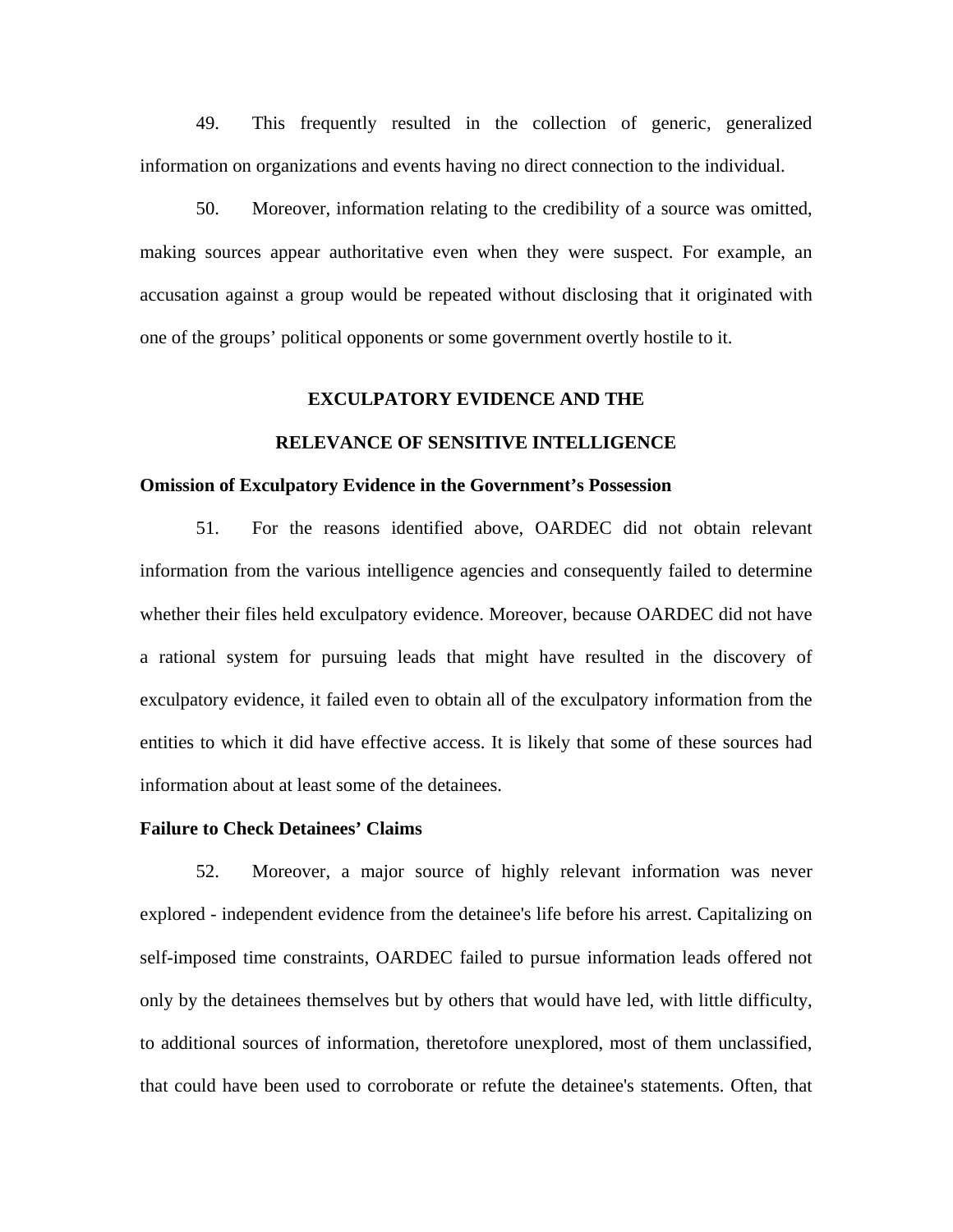refusal to pursue information was initiated within the Tribunal Hearing process itself where request for by the detainee were deemed irrelevant or ignored altogether.

53. Detainee claims of innocence often could have been corroborated or disproved by a few simple inquiries. For example, if a detainee told interrogators that he had worked at a hospital in Afghanistan, OARDEC could have requested that an agency with regional or functional purview locate and obtain records from the hospital and interview personnel there.

54. Obtaining information in the foregoing manner would not have required the disclosure of any classified information and certainly would not have revealed sensitive intelligence sources or methods.

## **Refusal to Hear Outside Witnesses**

55. Not only was no independent effort ever made to verify or disprove detainee claims of innocence, the detainees were unable to obtain evidence from witnesses they themselves identified. The short period of time between notice to the detainee of the tribunal proceedings and the hearings, no more than 40 days under the best of circumstances and as short as a week in some instances, and the absence of any budget for the collection of statements or testimony (whether live or recorded), precluded use of any witnesses other than detainees.

56. Beyond impractical discussions about bringing villagers to the nearest video conference facility, I was not aware of any realistic efforts at OARDEC (DC) to identify or even attempt to bring before the Tribunal witnesses or their statements.

57. In fact, OARDEC *(DC)* was designed to conduct Tribunals without witnesses other than the accused detainee. Upon being notified of the Tribunal, a detainee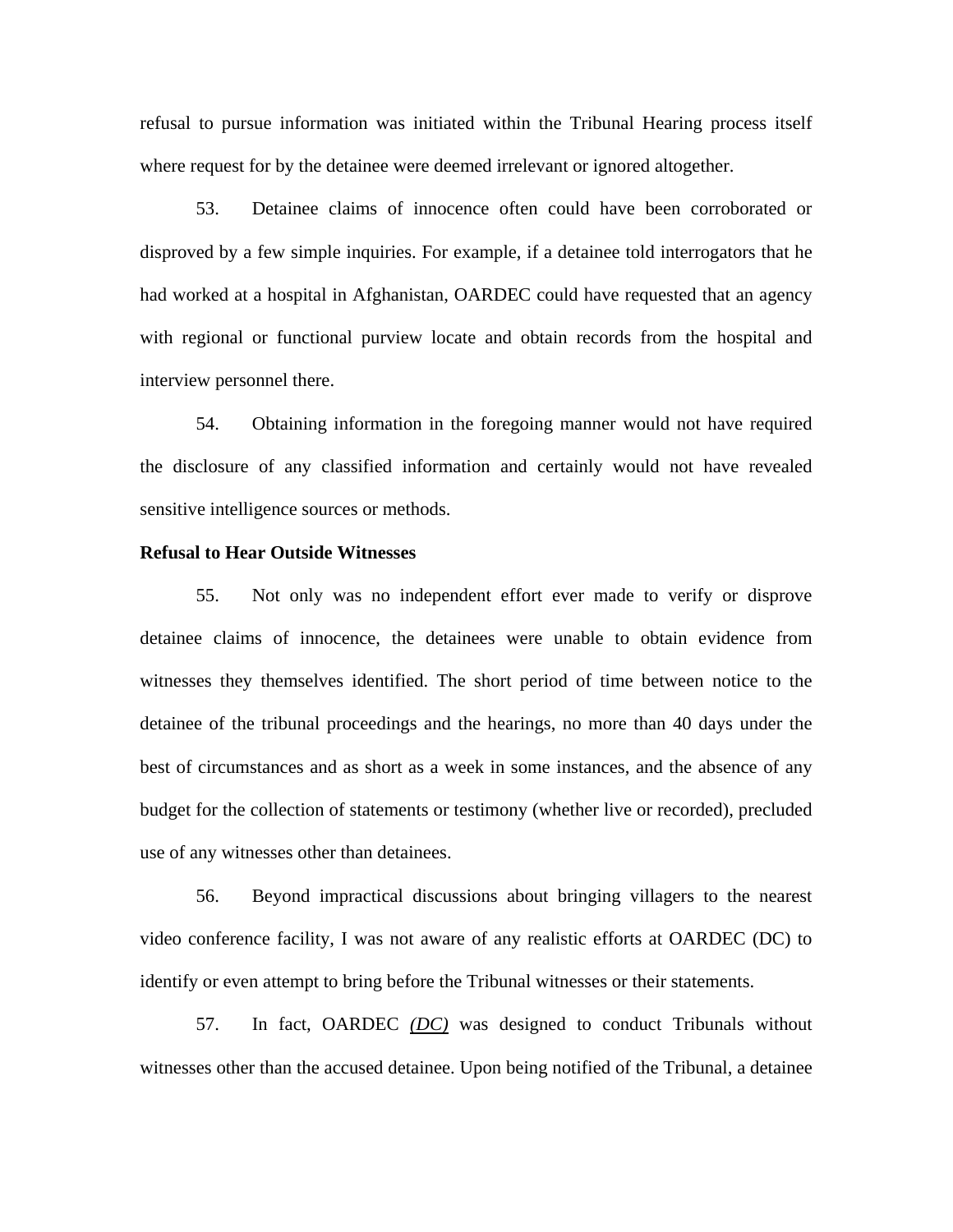had the option of attending. If he declined, the Tribunal was immediately scheduled to be conducted in Washington. None of the Tribunals held in Washington could accommodate witnesses.

58. Although detainees were told that they could request witnesses, and some of these requests were sent by OARDEC to the State Department, no non-detainee witnesses appeared in any Tribunal.

59. For all of these reasons, OARDEC failed to fulfill its duty to present all reasonably available evidence – and not merely some classified information from a few governmental entities – bearing on the question of whether a particular detainee was properly classifiable as an Enemy Combatants.

## **NATIONAL SECURITY CONCERNS**

## **Risks of Disclosure**

60. The Intelligence Directors raise the concern that a search for Government Information if conducted now, might risk disclosure of highly sensitive national intelligence information, such as source or method information, to the Court and large numbers of detainee counsel. The concerns expressed by the Intelligence Directors are unrealistic in the vast majority of cases, and could effectively be addressed should they ever arise.

## **The Most Sensitive Information Was Not Collected**

61. The most sensitive information described in the Director's Declarations, most notably sources and methods information, was not collected for the CSRT's. Moreover, even assuming OARDEC (DC) had gone so far as to satisfy itself by conducting an exhaustive search of the entirety of the records of the organizations, what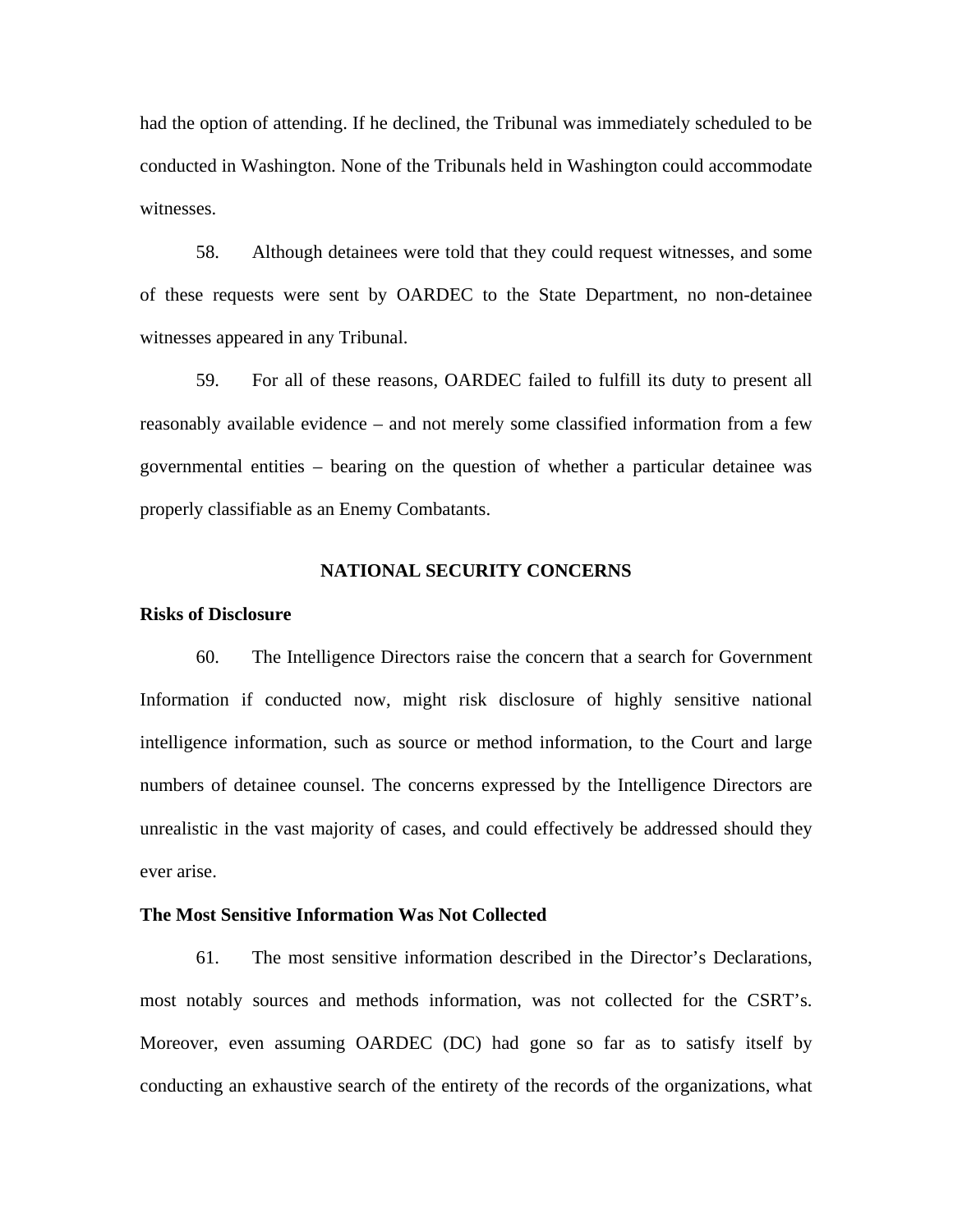it would have likely discerned from the exercise is that there is little information to be obtained on people that have never before been considered let alone determined to be persons of interest.

62. Government information that has, at its source, the kinds of sensitive national intelligence information discussed by the intelligence directors is not normally shared between intelligence agencies except in the rarest of circumstances. Rather, in its place, there is a recital of an assessment of the source's reliability or credibility or, where applicable, the fact that certain aspects of the information is independently corroborated.

63. Specifically, information about collection methods and techniques, identified in paragraph 10 of General Hayden's declaration, would not have been disclosed to anyone at OARDEC (DC) under any circumstances. Furthermore, it would not have been disclosed to any members of the Tribunals. Again, the simple reason for this is that the information described by General Hayden and that about which he expresses concern relates to the sort of specific information that is not included in finished products disseminated to intelligence consumers except in the rarest of instances not applicable to OARDEC or the CSRT's.

64. Consistent with these facts, at no time did I observe the use by any personnel at OARDEC (DC), whether research team members, Recorders, or Tribunal members, of any information that contained information related to "clandestine intelligence activities, including counterterrorism operations, foreign intelligence information and assistance, information provided by sensitive sources, and technical collection activities." (Declaration of General Hayden, ¶10).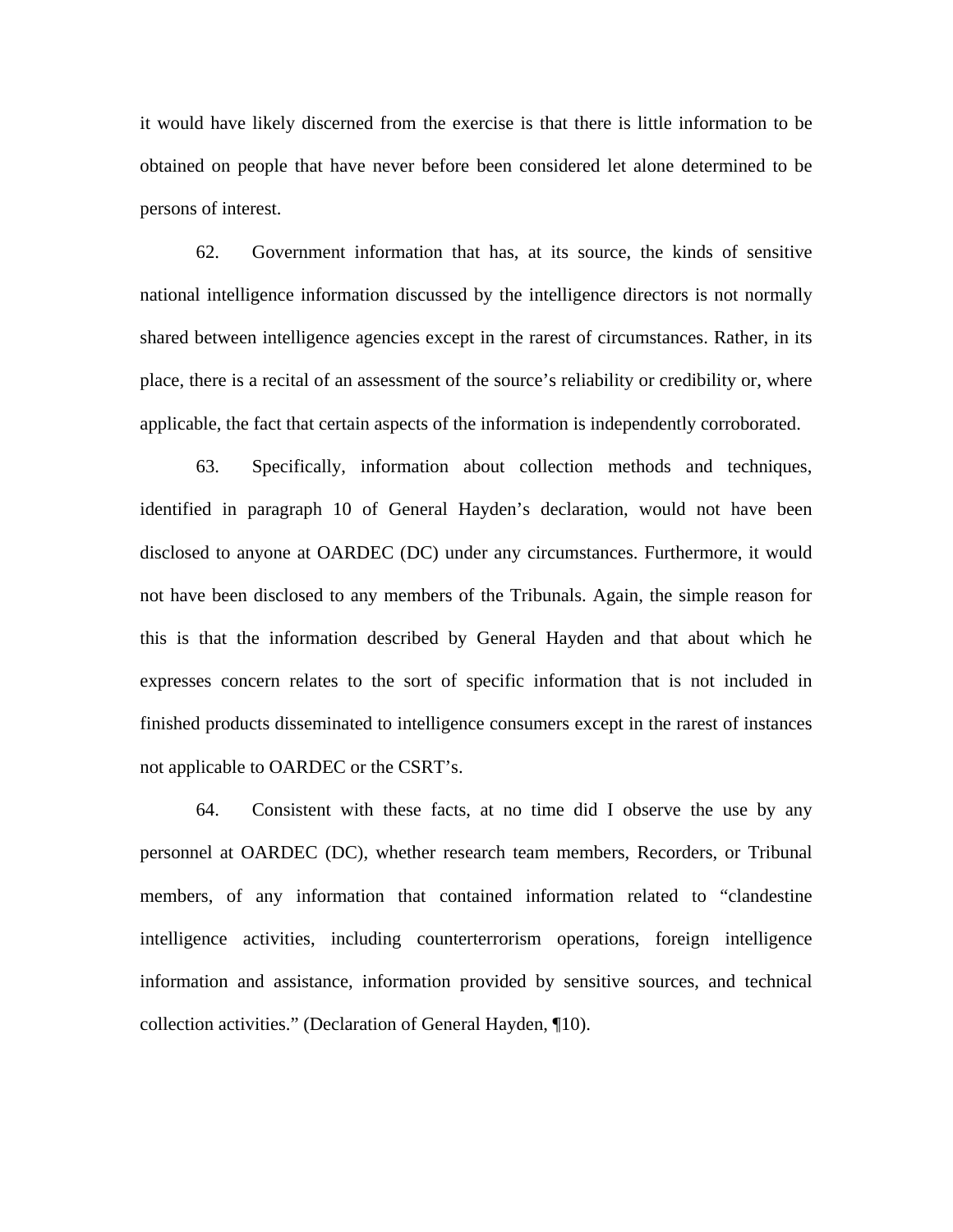65. As described above, OARDEC was unable to collect this information, even had the outside agencies been willing to provide it. Few individuals had the appropriate clearance to receive, use, or disseminate sensitive HUMINT information, and OARDEC (DC)'s information systems were not accredited for handling or processing that information.

66. Each of these factors precluded OARDEC (DC)'s receipt of the types of information described in General Hayden's declaration.

67. Similarly, these limitations foreclosed OARDEC from obtaining the information described in the declaration of General Alexander, Director of the National Security Agency.

#### **CONCLUSION**

68. For all of the reasons described above, OARDEC was incapable of collecting or competently analyzing much of the relevant information about the detainees held by the government.

69. Most of the information OARDEC collected about the detainees consisted instead of information obtained during interrogations of other detainees.

70. At no time did OARDEC or, to my knowledge, any other government agency, make any effort to investigate whether outside evidence corroborated these statements from other detainees. Nor were detainees able to obtain evidence from outside witnesses at their CSRTs.

71. The types of extremely sensitive information discussed in the Directors' Declarations were never collected by OARDEC. Had OARDEC even conducted the searches in the first instance, the concerns would never be realized because (1) the sort of